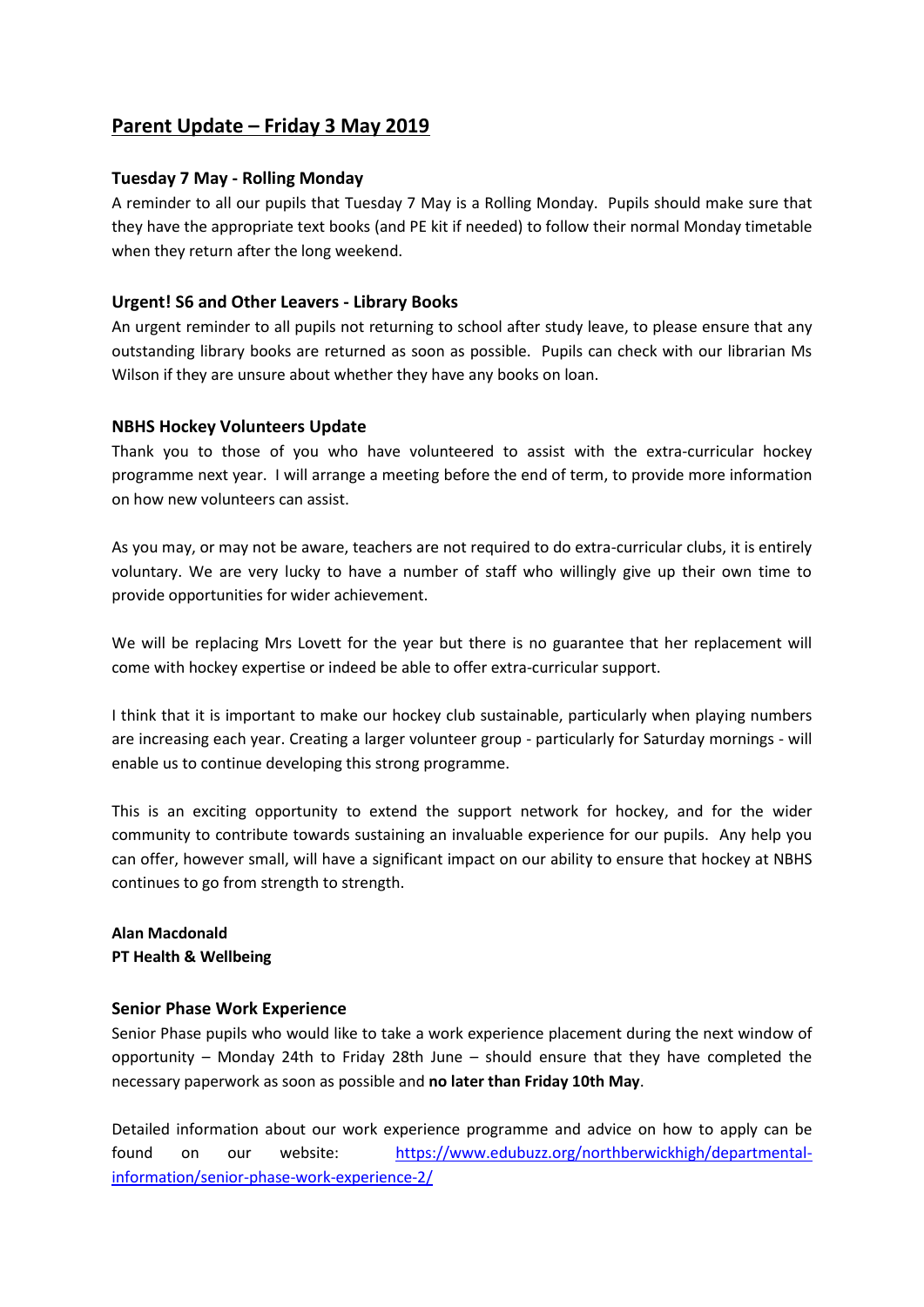#### **Classical Guitar Workshop**

NBHS guitar pupils at were treated to a visit from a distinguished classical guitarist this week. Alex



Komodore - an American virtuoso guitarist and Professor of Music at the Metropolitan State University, Denver - is currently on sabbatical and touring around Europe giving recitals. On Wednesday, Professor Komodore performed a charity concert at Dirleton Kirk for Muirfield Riding Therapy and then came to work with our pupils on Thursday.

After performing a variety of pieces and talking about their technical aspects, he gave a short masterclass,

working with one of our S3 pupils Jason Lovell. After this, all our guitarists had the opportunity to perform together.

Professor Komodore had boundless enthusiasm and warmth and was keen to share advice about technique; posture and music training which will help our guitarists develop in their playing. There were entertaining revelations too, such as being shown his bag containing acetone, glue, false nails, and ping-pong ball remnants - used to make nail extensions for his right hand thumb!



The visit was a real treat for us all and an inspiration for our budding young musicians.

#### **S2 STEM Trip to the Forth Bridges**

Earlier this week, a group of 45 S2 pupils had the opportunity to visit the site of the new Queensferry Crossing. They engaged in an engineering challenge, run by Transport Scotland staff, in which they practised their problem solving and leadership skills; learned how engineers work together to tackle large projects and the importance of good communication and teamwork in achieving a positive outcome. Additionally, the group enjoyed walking across the old crossing, which offered dramatic views of the world famous bridges and the local environment.